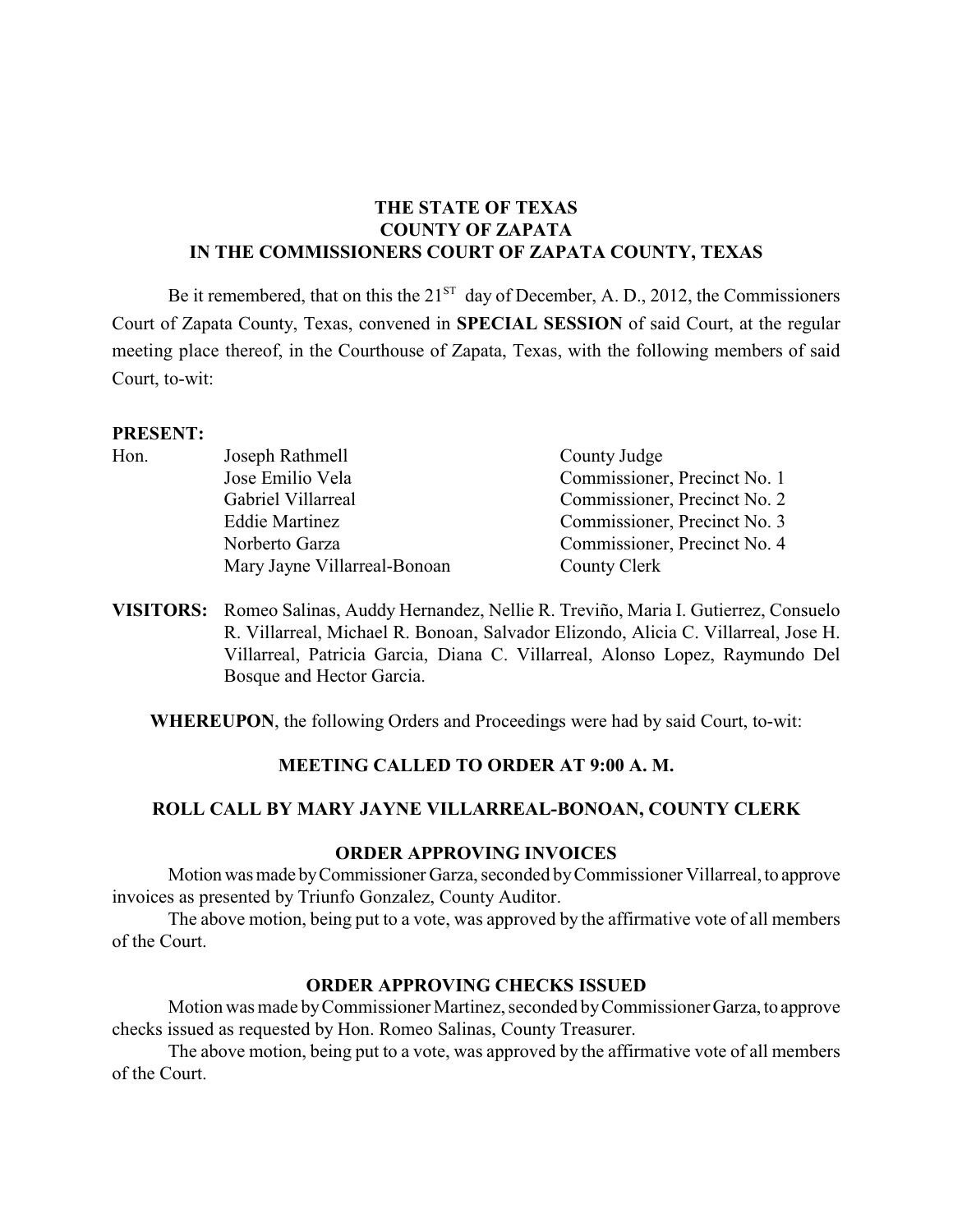## **PRESENTATION OF PLAQUES TO ZAPATA COUNTY EMPLOYEES RETIRING 2012**

Retirees for 2012 were Adolio Bustamante, Jesus Chapa, Salvador Elizondo, Jose Estrella, Roberto Garcia, Alma Hein, Ester Orta, Jose H. Villarreal, Sigifredo Gonzalez, Jr., and Laura D. Guerra. Judge Rathmell read a letter addressed to Commissioners Court from Mrs. Laura D. Guerra. Retirees were commended for years of service to the County. Present to receive plaques presented by Commissioners Court were Jose H. Villarreal and Salvador Elizondo. Mr. Adolio Bustamante and Roberto Garcia joined the court for pictures after the presentation.

## **ORDER APPROVING TRANSFER OF MICHAEL R. BONOAN, WATER PLANT TREATMENT OPERATOR TO WASTE WATER TREATMENT DEPARTMENT**

Motion was made by Commissioner Garza, seconded by Commissioner Vela, to approve the transfer of Michael R. Bonoan, slot #9, Water Plat Treatment Operator to Waste Water Treatment Department at the rate of \$13.04, effective April 1, 2013 per hour as requested by Carlos Treviño, Jr., Water Plant Director.

The above motion, being put to a vote, was approved by the affirmative vote of all members of the Court.

## **ORDER APPROVING PAYMENT OF INVOICE FROM BEAR GRAPHICS**

Motion was made byCommissioner Vela, seconded byCommissioner Martinez, to approve payment of invoice from Bear Graphics for the purchase of binders for the preservation of commissioners court minutes, in the amount of \$478.67, to be paid out of the Records Management Preservation Fund as requested by Hon. Mary Jayne Villarreal-Bonoan, County Clerk.

The above motion, being put to a vote, was approved by the affirmative vote of all members of the Court.

### **COMMENTS**

Sheriff elect, Alonso Lopez, introduced new personnel for the Sheriff's Office. Raymundo Del Bosque will be Chief Deputy and Hector Garcia will be serving as Captain.

Commissioner Vela invited Commissioners Court to the swearing in ceremony that will take place January 1, 2013 at 9:00 a.m. at Commissioners Courtroom.

#### **ADJOURN**

Motion to adjourn was made byCommissioner Garza, seconded by Commissioner Martinez, and being put to a vote, was approved by the affirmative vote of all members of the Court.